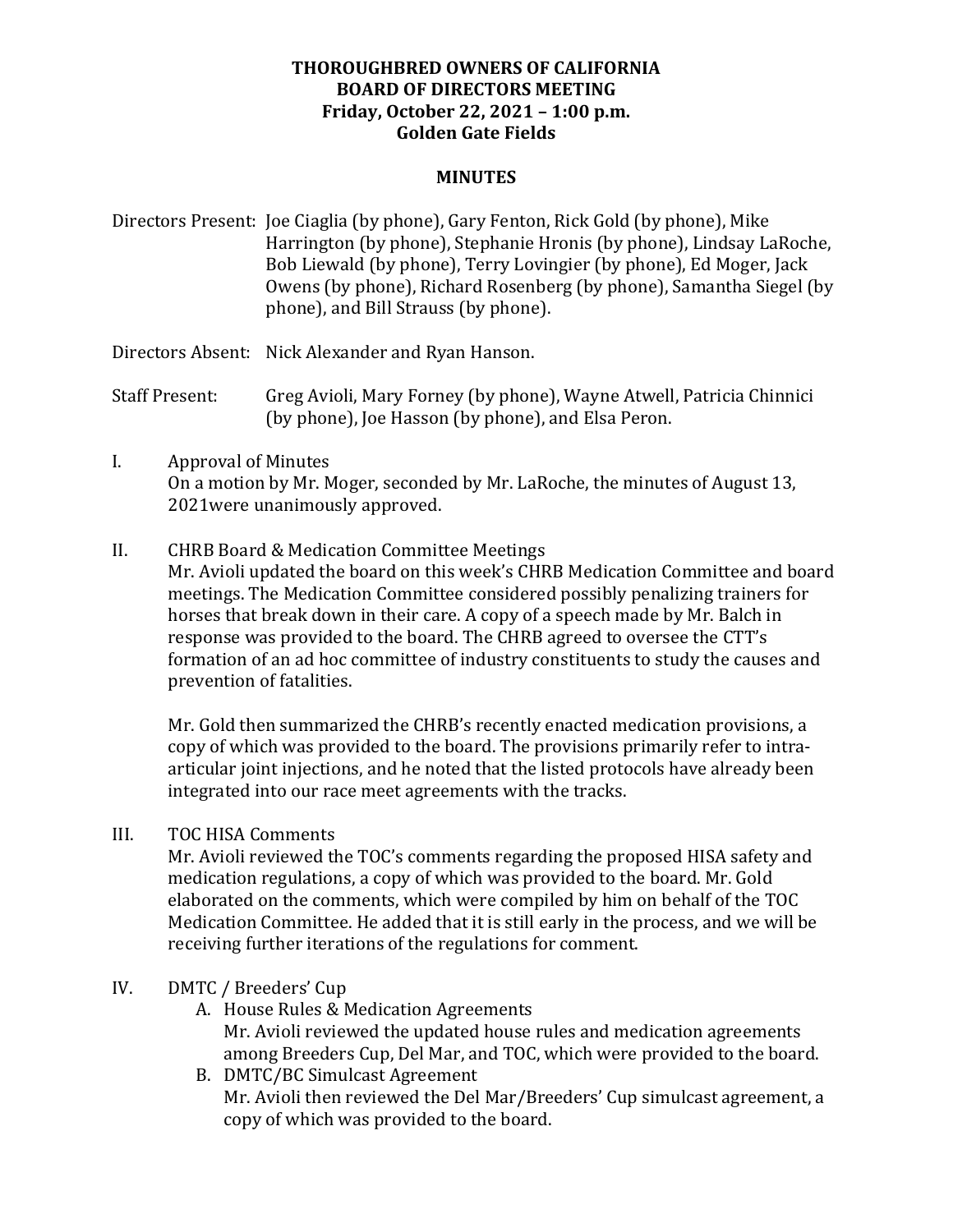- V. Sports Wagering Update
	- A. Ballot Initiative Update

Mr. Avioli summarized the status of the sports wagering ballot initiative. TOC took part in an industry meeting this week to discuss possible outcomes and future direction, and those discussions were further explained by Mr. Liewald.

- B. TOC Submission on Economic Impact of "Mobile Only" Initiative Mr. Avioli reviewed the submission by TOC, Del Mar, and Santa Anita to the Legislature regarding the economic impact of a "mobile only" initiative. A copy of that letter was provided to the board.
- C. Proposed Sports Revenue Sharing Agreement with DMTC Mr. Avioli reviewed an agreement with Del Mar regarding revenue sharing for sports wagering, summarizing the background work that went into the development of the agreement, which was provided to the board. Additional input was provided by Mr. Fenton. A motion was made by Mr. Fenton to move forward and finalize agreement with Del Mar. The motion was seconded by Mr. Liewald and unanimously approved.
- VI. Northern CA Long Term Planning Report Mr. LaRoche summarized the meeting of the Northern California Planning Committee held just before today's board meeting. A discussion ensued.
- VII. Legislative Report
	- A. AB 1173 Passage
		- Mr. Avioli reviewed the passage of AB 1173 and its possible ramifications.
	- B. 2022 Preliminary Legislative Priorities Mr. Avioli summarized the legislative priorities which have been identified for  $2022$ .
	- C. Latino Caucus Event October 30 Mr. Avioli updated the board on the upcoming Latino Caucus event planned for October 30 at Santa Anita.
	- D. Toni Atkins Events November 18-19 Mr. Avioli informed the board that a major event for Toni Atkins is being planned at Del Mar, co-sponsored by TOC, on November 18-19.
- VIII. Racing Affairs

board.

- A. 2022 CHRB Awarded Race Dates A list of the awarded California race dates for 2022 was provided to the
- B. Purse Reports Mr. Atwell summarized the purse reports for Fresno Fair and the Santa Anita Fall meet.
- IX. Hollendorfer v Santa Anita Lawsuit Update Mr. Avioli updated the board on his deposition in the Hollendorfer v Santa Anita lawsuit. He noted that the TOC is not a defendant in the lawsuit.